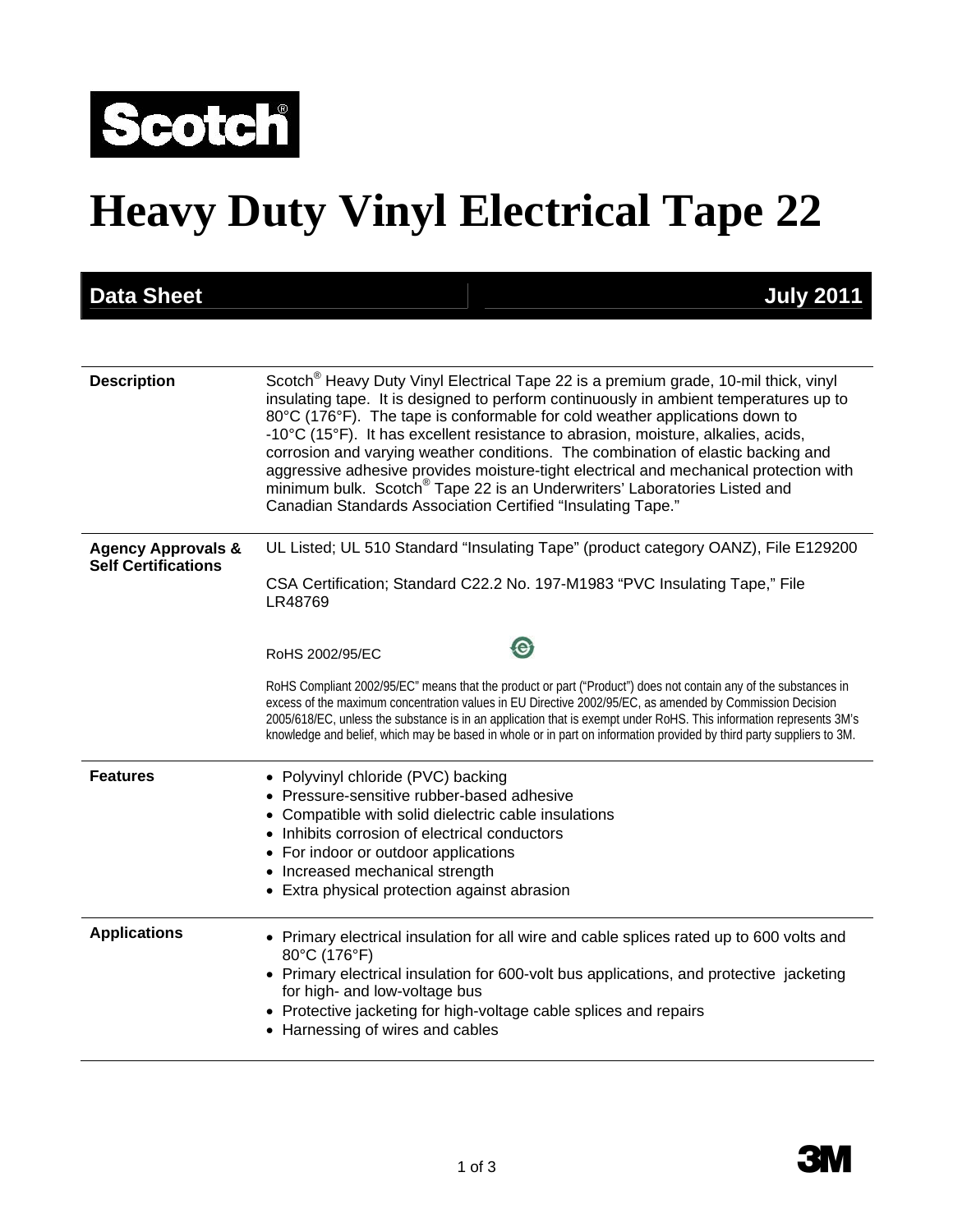### **Scotch® Heavy Duty Vinyl Electrical Tape 22**

#### **Typical Properties** Not for specifications. Values are typical, not to be considered minimum or maximum. Properties measured at room temperature 73°F (23°C) unless otherwise stated.

| <b>Physical Properties</b><br>(Test Method ASTM D-1000*)             | <b>Typical Value</b><br>US units (metric) |
|----------------------------------------------------------------------|-------------------------------------------|
| Color                                                                | <b>Black</b>                              |
| Thickness*                                                           | 10 mils                                   |
| <b>Temperature Rating</b><br><b>UL 510</b><br>CSA C22.2 No 197-M1983 | 80°C (176°F)<br>80°C (176°F)              |
| Adhesion to Steel*<br>22°C (72°F)                                    | 20 oz. /in. (2,2 N/10 mm)                 |
| <b>Adhesion to Backing*</b><br>22°C (72°F)                           | 20 oz. /in. (2,2 N/10 mm)                 |
| <b>Breaking Strength*</b><br>22°C (72°F)                             | 20 lbs./in. (35 N/10 mm)                  |
| Ultimate Elongation*                                                 | 200%                                      |
| Flagging*                                                            | $< 0.1$ in. (2,5 mm)                      |
| <b>Telescoping</b><br>24 hrs. W 50°C (120°F)                         | $< 0.1$ in. (2,5 mm)                      |
| <b>Flammability</b><br><b>UL 510</b>                                 | Pass                                      |

| <b>Electrical Properties</b><br>(Test Method ASTM D-1000*)                    | <b>Typical Value</b><br>US units (metric) |
|-------------------------------------------------------------------------------|-------------------------------------------|
| <b>Voltage Rating UL 510</b>                                                  | 600V                                      |
| Dielectric Breakdown*<br>Standard condition<br><b>High Humidity Condition</b> | 12,000 volts<br>90% of Standard           |
| <b>Insulation Resistance*</b>                                                 | $> 1x 10^6$ Megohms                       |

#### **Product Specifications**

Scotch<sup>®</sup> Heavy Duty Vinyl Electrical Tape 22 is based on polyvinyl chloride (PVC) and/or its copolymers, and has a rubber-based, pressure-sensitive adhesive. The tape shall be 10 mils thick, and be UL Listed and marked per UL Standard 510 as "Flame-Retardant and Cold-Resistant." The tape must be applied at temperatures ranging from 15°F through 100°F (-10°C through 38°C), without loss of physical properties. It shall be classified for use in both indoor and outdoor environments. The tape shall be compatible with synthetic cable insulations, jackets and splicing compounds. Scotch® Tape 22 will remain stable and will not telescope more than 0.1 inches when maintained at temperatures below 120°F (50°C).